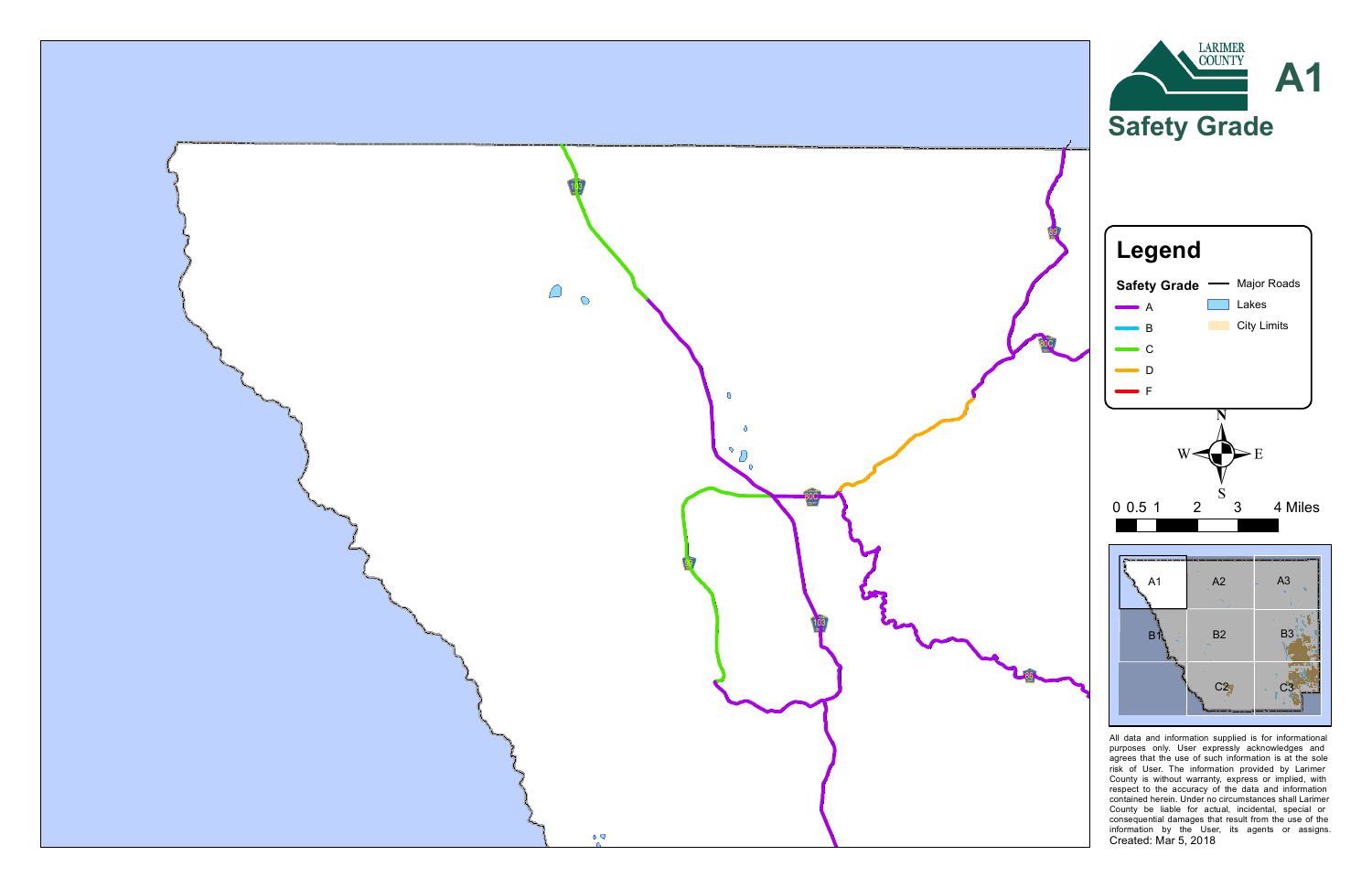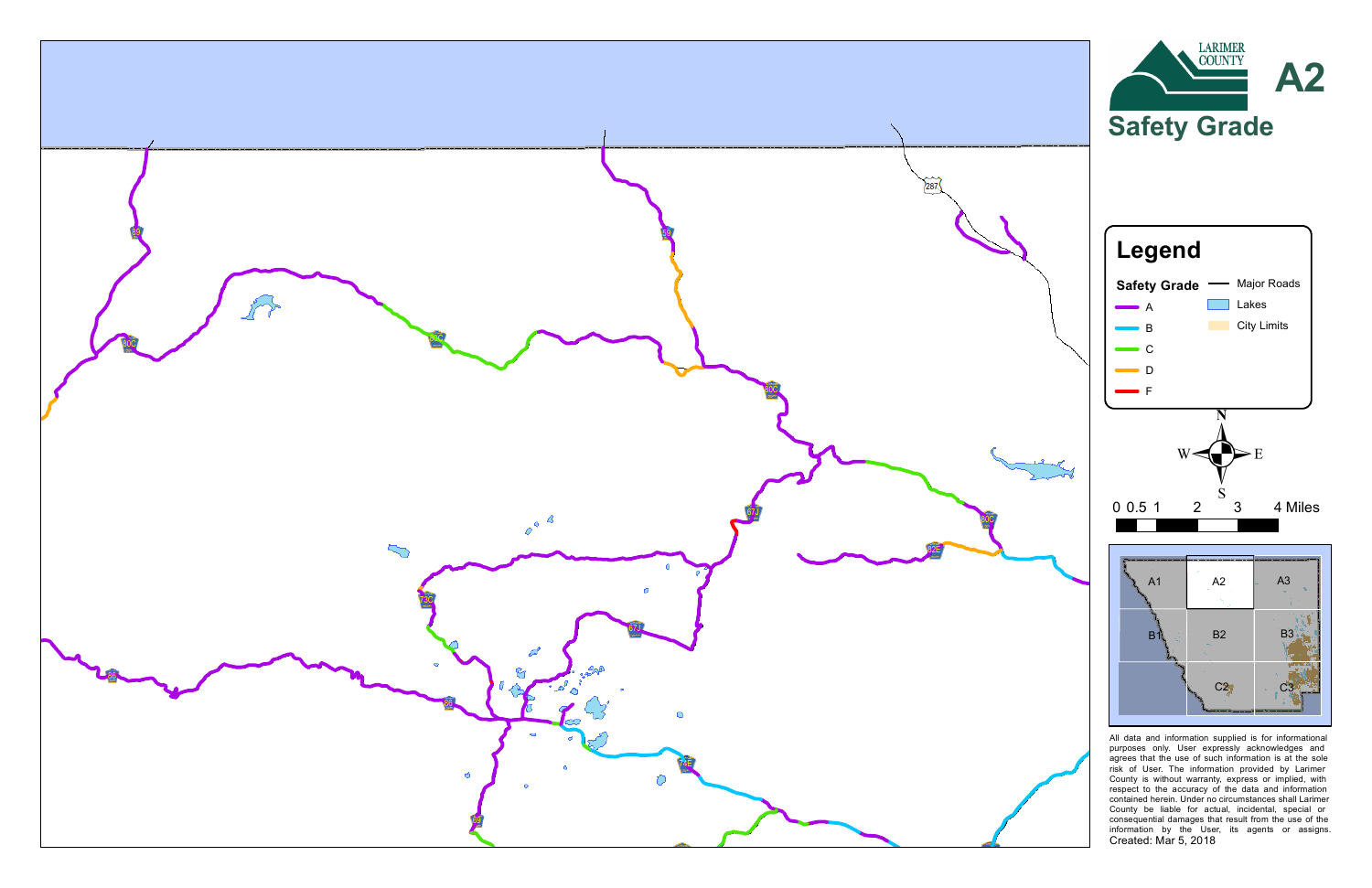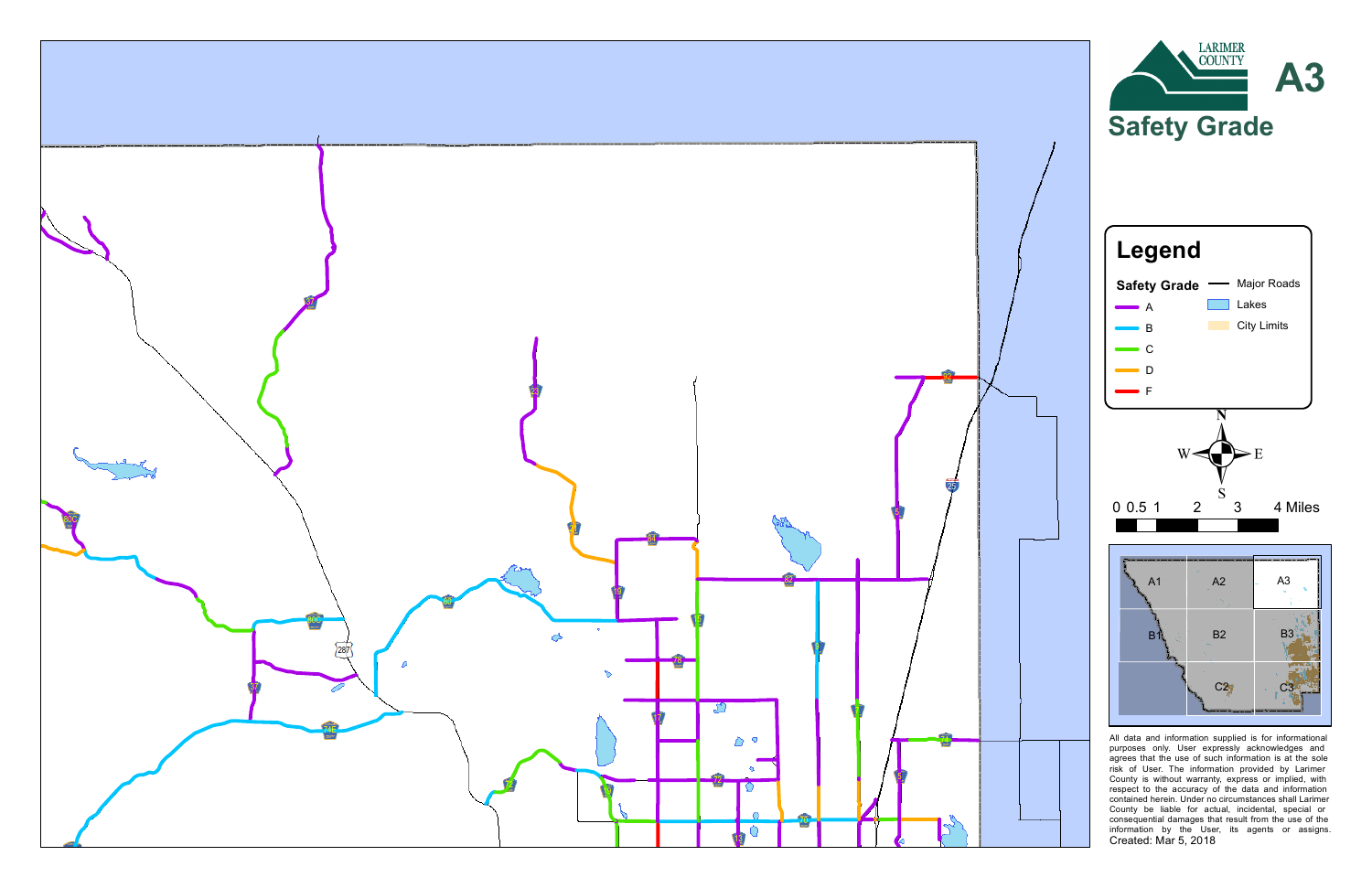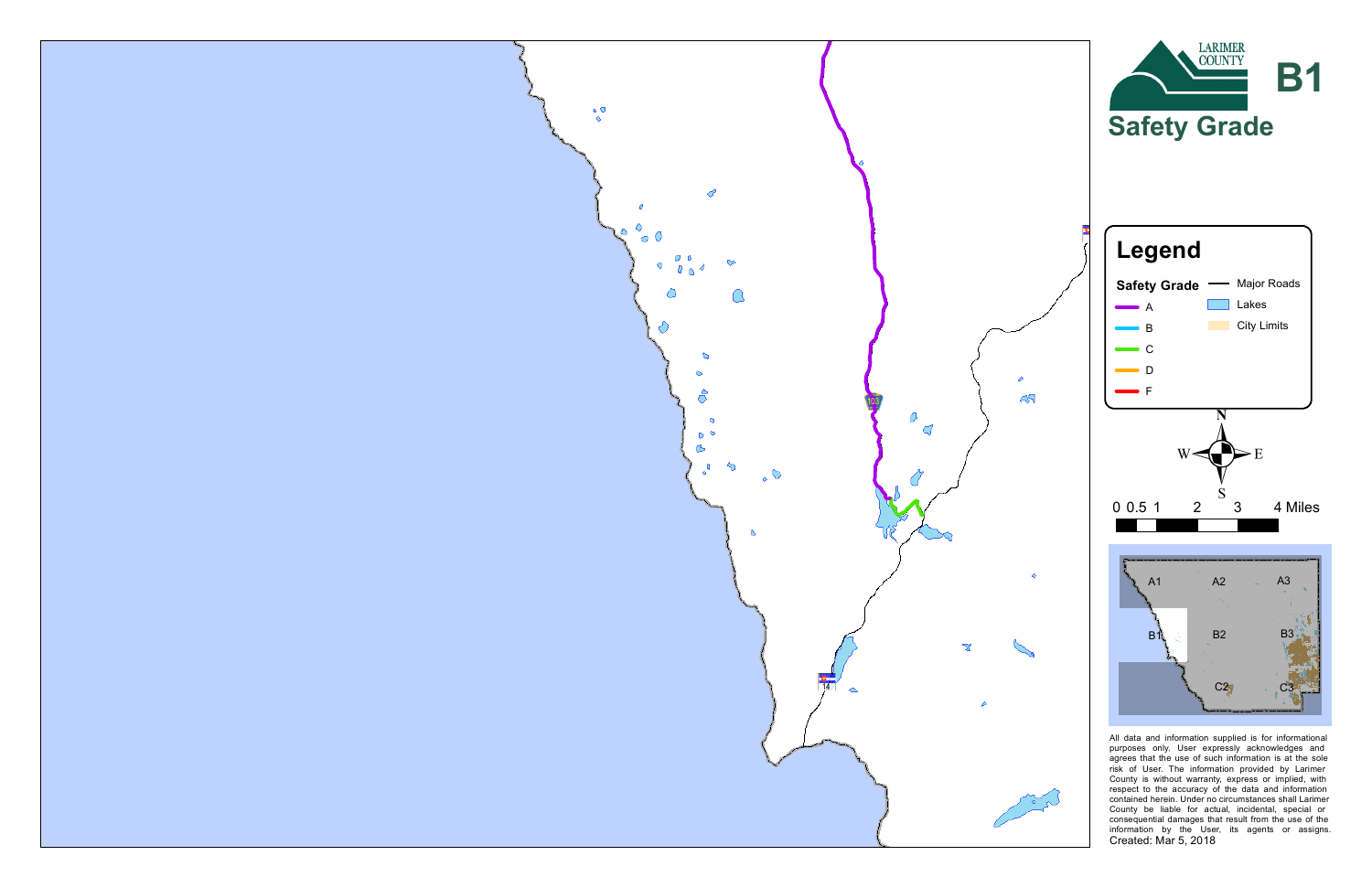![](_page_4_Figure_0.jpeg)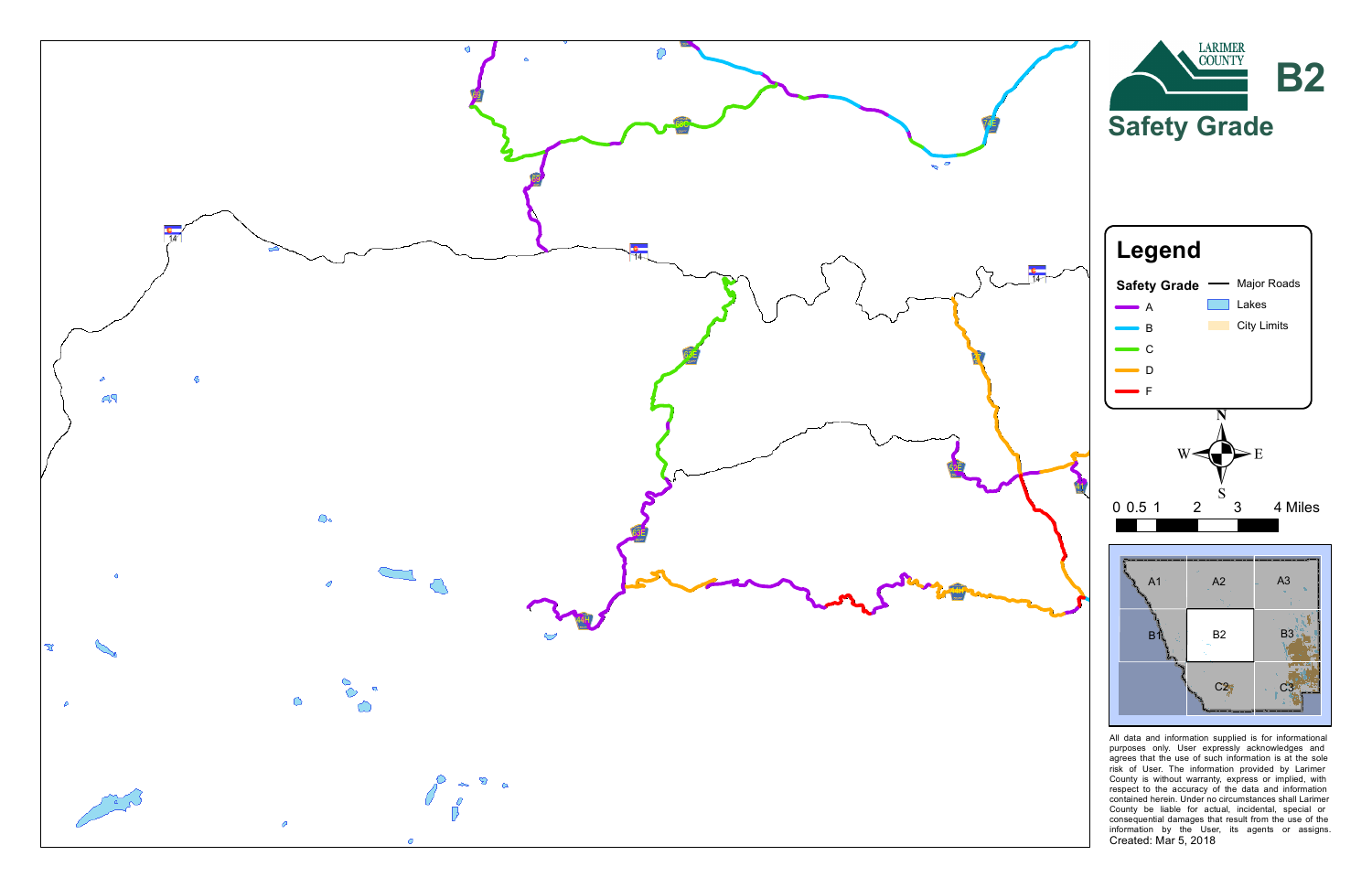![](_page_5_Figure_0.jpeg)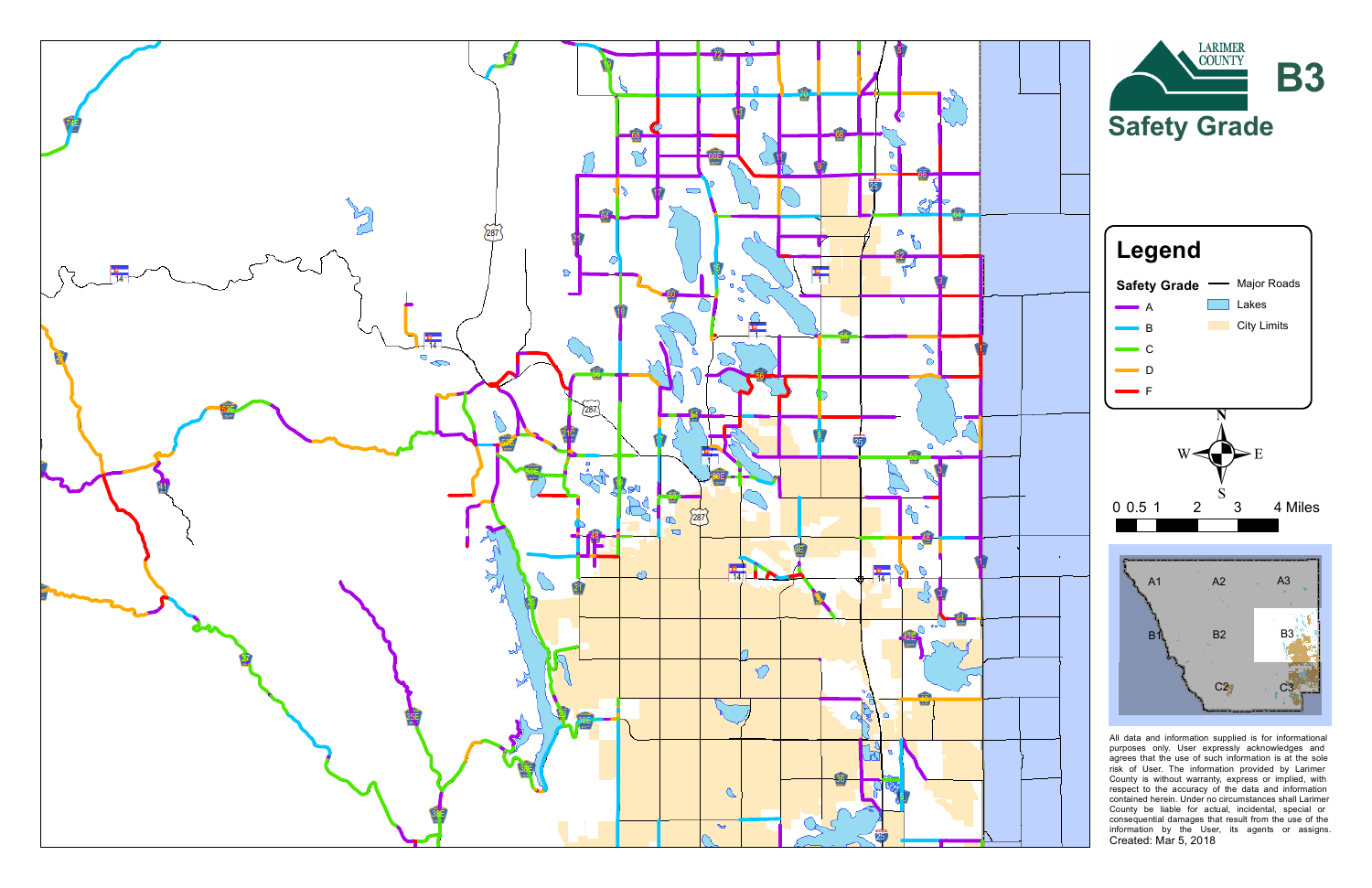![](_page_6_Figure_0.jpeg)